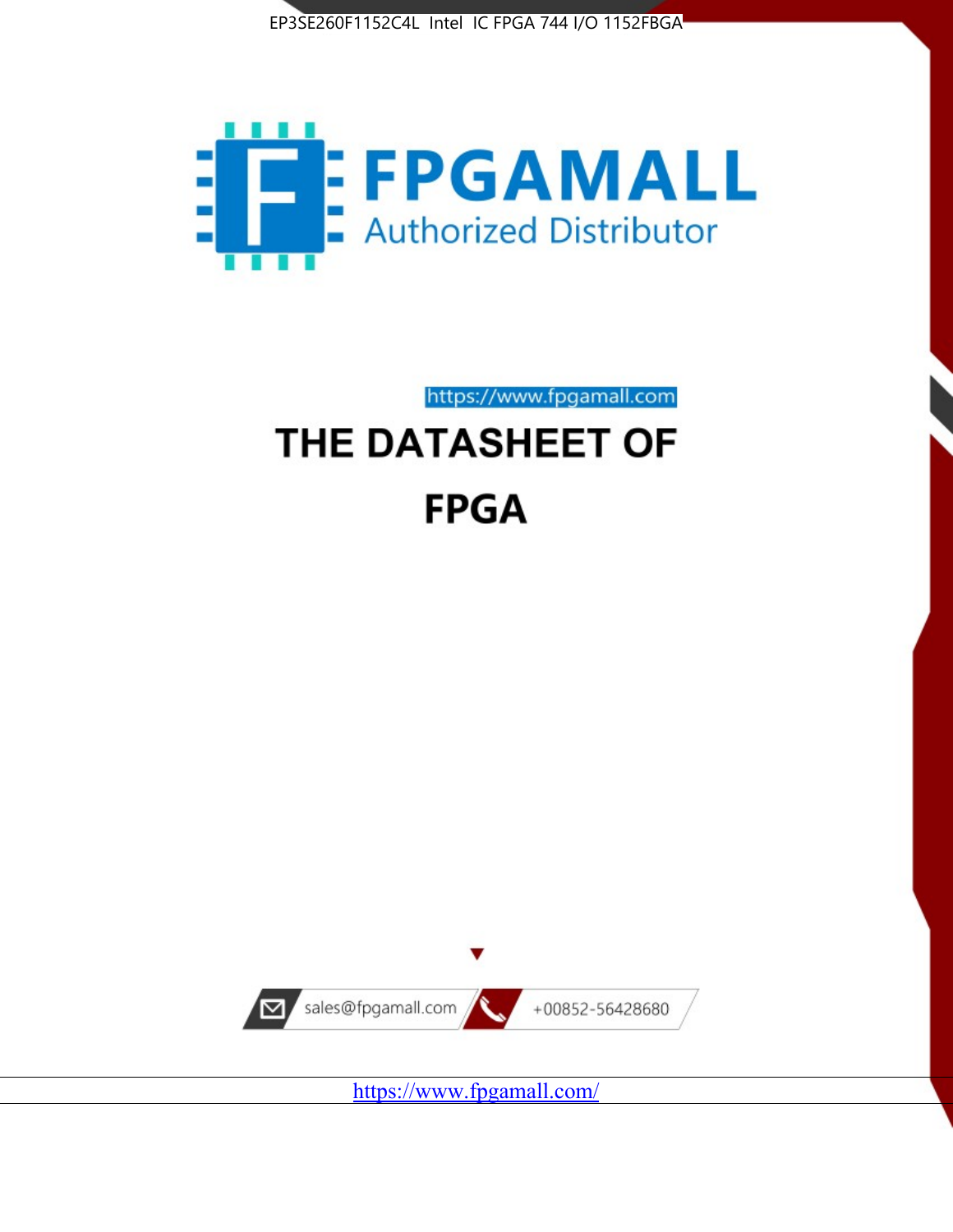EP3SE260F1152C4L Intel IC FPGA 744 I/O 1152FBGA



# **1. Stratix III Device Family Overview**

**SIII51001-1.8**

The Stratix® III family provides one of the most architecturally advanced, high-performance, low-power FPGAs in the marketplace.

Stratix III FPGAs lower power consumption through Altera's innovative Programmable Power Technology, which provides the ability to turn on the performance where needed and turn down the power consumption for blocks not in use. Selectable Core Voltage and the latest in silicon process optimizations are also employed to deliver the industry's lowest power, high-performance FPGAs.

Specifically designed for ease of use and rapid system integration, the Stratix III FPGA family offers two variants optimized to meet different application needs:

- The Stratix III *L* family provides balanced logic, memory, and multiplier ratios for mainstream applications.
- The Stratix III *E* family is memory- and multiplier-rich for data-centric applications.

Modular I/O banks with a common bank structure for vertical migration lend efficiency and flexibility to the high-speed I/O. Package and die enhancements with dynamic on-chip termination, output delay, and current strength control provide best-in-class signal integrity.

Based on a 1.1-V, 65-nm all-layer copper SRAM process, the Stratix III family is a programmable alternative to custom ASICs and programmable processors for high-performance logic, digital signal processing (DSP), and embedded designs.

Stratix III devices include optional configuration bit stream security through volatile or non-volatile 256-bit Advanced Encryption Standard (AES) encryption. Where ultra-high reliability is required, Stratix III devices include automatic error detection circuitry to detect data corruption by soft errors in the configuration random-access memory (CRAM) and user memory cells.

# **Features Summary**

Stratix III devices offer the following features:

- 48,000 to 338,000 equivalent logic elements (LEs) (refer to Table 1–1)
- 2,430 to 20,497 Kbits of enhanced TriMatrix memory consisting of three RAM block sizes to implement true dual-port memory and FIFO buffers
- High-speed DSP blocks provide dedicated implementation of 9×9, 12×12, 18×18, and 36×36 multipliers (at up to 550 MHz), multiply-accumulate functions, and finite impulse response (FIR) filters
- I/O:GND:PWR ratio of 8:1:1 along with on-die and on-package decoupling for robust signal integrity
- Programmable Power Technology, which minimizes power while maximizing device performance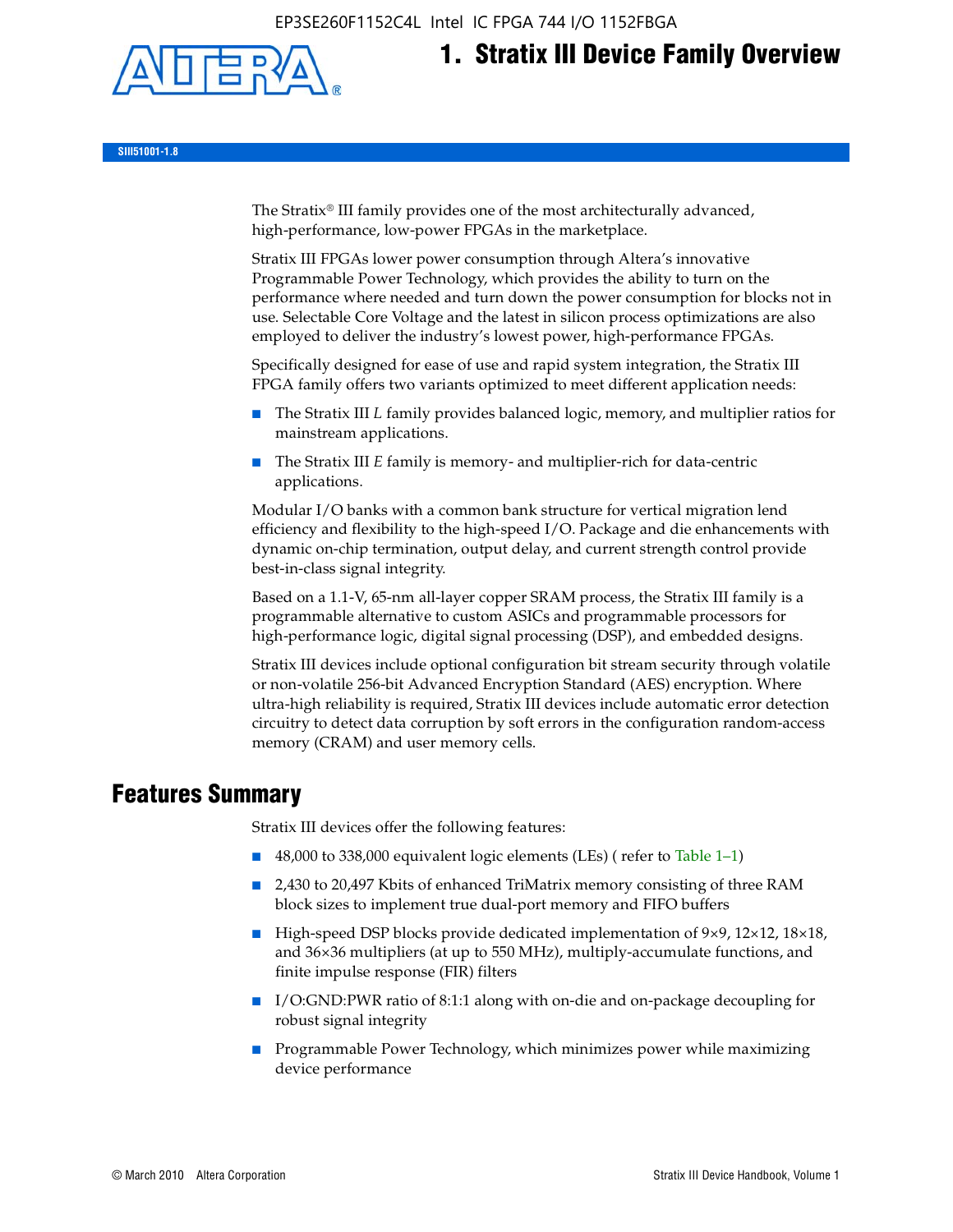- Selectable Core Voltage, available in low-voltage devices (L ordering code suffix), enables selection of lowest power or highest performance operation
- Up to 16 global clocks, 88 regional clocks, and 116 peripheral clocks per device
- Up to 12 phase-locked loops (PLLs) per device that support PLL reconfiguration, clock switchover, programmable bandwidth, clock synthesis, and dynamic phase shifting
- Memory interface support with dedicated DQS logic on all I/O banks
- Support for high-speed external memory interfaces including DDR, DDR2, DDR3 SDRAM, RLDRAM II, QDR II, and QDR II+ SRAM on up to 24 modular I/O banks
- Up to 1,104 user I/O pins arranged in 24 modular I/O banks that support a wide range of industry I/O standards
- Dynamic On-Chip Termination (OCT) with auto calibration support on all  $I/O$ banks
- High-speed differential I/O support with serializer/deserializer (SERDES) and dynamic phase alignment (DPA) circuitry for 1.6 Gbps performance
- Support for high-speed networking and communications bus standards including SPI-4.2, SFI-4, SGMII, Utopia IV, 10 Gigabit Ethernet XSBI, Rapid I/O, and NPSI
- The only high-density, high-performance FPGA with support for 256-bit AES volatile and non-volatile security key to protect designs
- Robust on-chip hot socketing and power sequencing support
- Integrated cyclical redundancy check (CRC) for configuration memory error detection with critical error determination for high availability systems support
- Built-in error correction coding (ECC) circuitry to detect and correct data errors in M144K TriMatrix memory blocks
- Nios<sup>®</sup> II embedded processor support
- Support for multiple intellectual property megafunctions from Altera® MegaCore® functions and Altera Megafunction Partners Program (AMPPSM)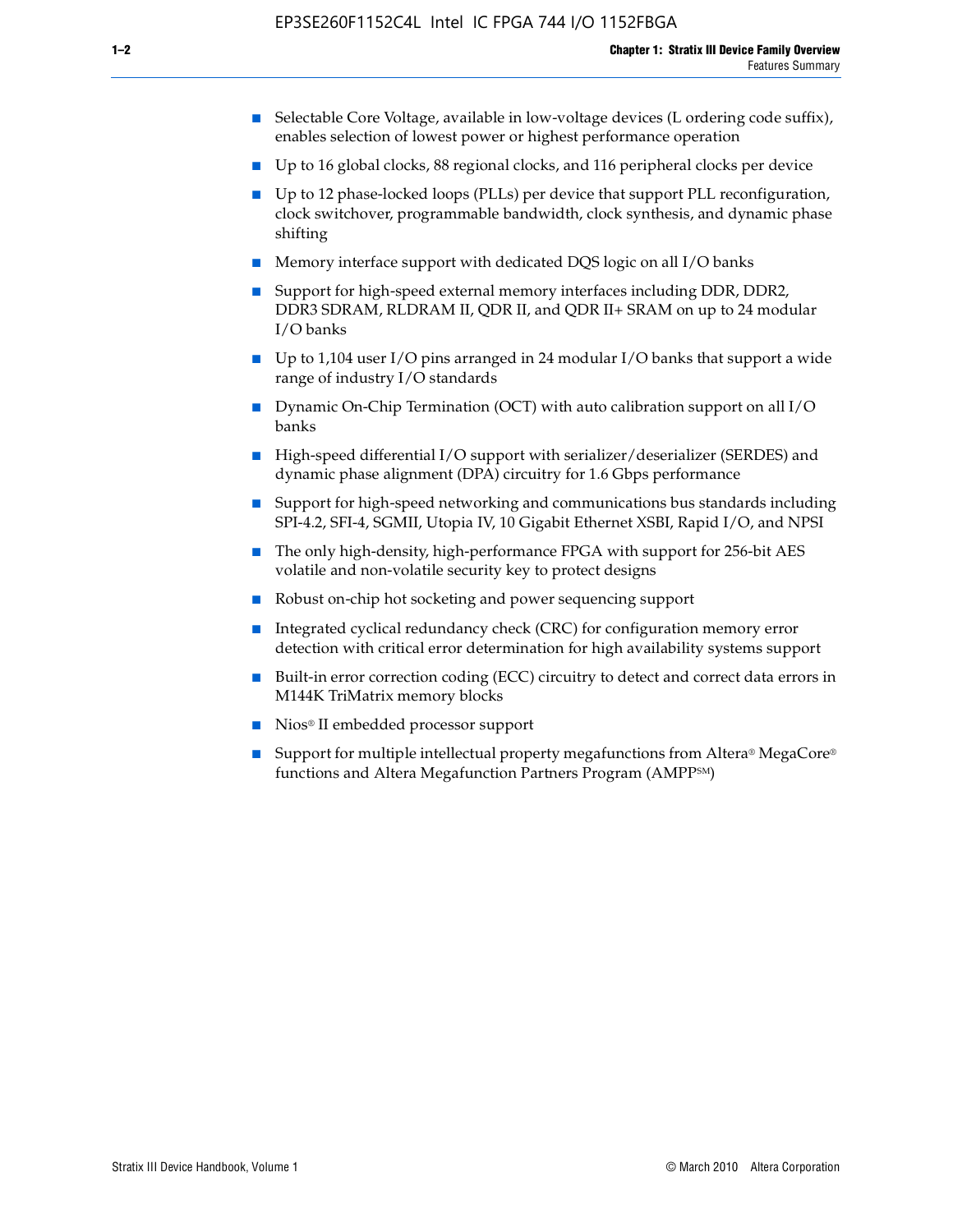#### Table 1–1 lists the Stratix III FPGA family features.

|                                          | Device/<br><b>Feature</b> | <b>ALMs</b> | <b>LEs</b> | <b>M9K</b><br><b>Blocks</b> | M144K<br><b>Blocks</b> | <b>MLAB</b><br><b>Blocks</b> | <b>Total</b><br><b>Embedded</b><br><b>RAM Kbits</b> | <b>MLAB</b><br><b>RAM</b><br><b>Kbits</b><br>(1) | <b>Total</b><br><b>RAM</b><br>Kbits $(2)$ | $18\times18$ -bit<br><b>Multipliers</b><br>(FIR Mode) | <b>PLLs</b><br>(3) |
|------------------------------------------|---------------------------|-------------|------------|-----------------------------|------------------------|------------------------------|-----------------------------------------------------|--------------------------------------------------|-------------------------------------------|-------------------------------------------------------|--------------------|
|                                          | EP3SL50                   | 19K         | 47.5K      | 108                         | 6                      | 950                          | 1,836                                               | 297                                              | 2,133                                     | 216                                                   | 4                  |
|                                          | EP3SL70                   | 27K         | 67.5K      | 150                         | 6                      | 1,350                        | 2,214                                               | 422                                              | 2,636                                     | 288                                                   | 4                  |
| <b>Stratix III</b>                       | EP3SL110                  | 43K         | 107.5K     | 275                         | 12                     | 2,150                        | 4,203                                               | 672                                              | 4,875                                     | 288                                                   | 8                  |
| Logic<br>Family                          | EP3SL150                  | 57K         | 142.5K     | 355                         | 16                     | 2,850                        | 5,499                                               | 891                                              | 6,390                                     | 384                                                   | 8                  |
|                                          | EP3SL200                  | 80K         | 200K       | 468                         | 36                     | 4,000                        | 9,396                                               | 1,250                                            | 10,646                                    | 576                                                   | 12                 |
|                                          | EP3SL340                  | 135K        | 337.5K     | 1,040                       | 48                     | 6,750                        | 16,272                                              | 2,109                                            | 18,381                                    | 576                                                   | 12                 |
|                                          | EP3SE50                   | 19K         | 47.5K      | 400                         | 12                     | 950                          | 5,328                                               | 297                                              | 5,625                                     | 384                                                   | 4                  |
| <b>Stratix III</b><br>Enhanced<br>Family | EP3SE80                   | 32K         | 80K        | 495                         | 12                     | 1,600                        | 6,183                                               | 500                                              | 6,683                                     | 672                                                   | 8                  |
|                                          | EP3SE110                  | 43K         | 107.5K     | 639                         | 16                     | 2,150                        | 8.055                                               | 672                                              | 8,727                                     | 896                                                   | 8                  |
|                                          | EP3SE260                  | 102K        | 255K       | 864                         | 48                     | 5,100                        | 14,688                                              | 1,594                                            | 16,282                                    | 768                                                   | 12                 |

**Table 1–1.** FPGA Family Features for Stratix III Devices

**Notes to Table 1–1:**

(1) MLAB ROM mode supports twice the number of MLAB RAM Kbits.

(2) For total ROM Kbits, use this equation to calculate: Total ROM Kbits = Total Embedded RAM Kbits +  $[(# of MLAB blocks × 640)/1024]$ 

(3) The availability of the PLLs shown in this column is based on the device with the largest package. Refer to the *[Clock Networks and PLLs in Stratix](http://www.altera.com/literature/hb/stx3/stx3_siii51006.pdf)  [III Devices](http://www.altera.com/literature/hb/stx3/stx3_siii51006.pdf)* chapter in volume 1 of the *Stratix III Device Handbook* for the availability of the PLLs for each device.

> The Stratix III logic family (*L*) offers balanced logic, memory, and multipliers to address a wide range of applications, while the enhanced family (*E*) offers more memory and multipliers per logic and is ideal for wireless, medical imaging, and military applications.

Stratix III devices are available in space-saving FineLine BGA (FBGA) packages (refer to Table 1–2 and Table 1–3).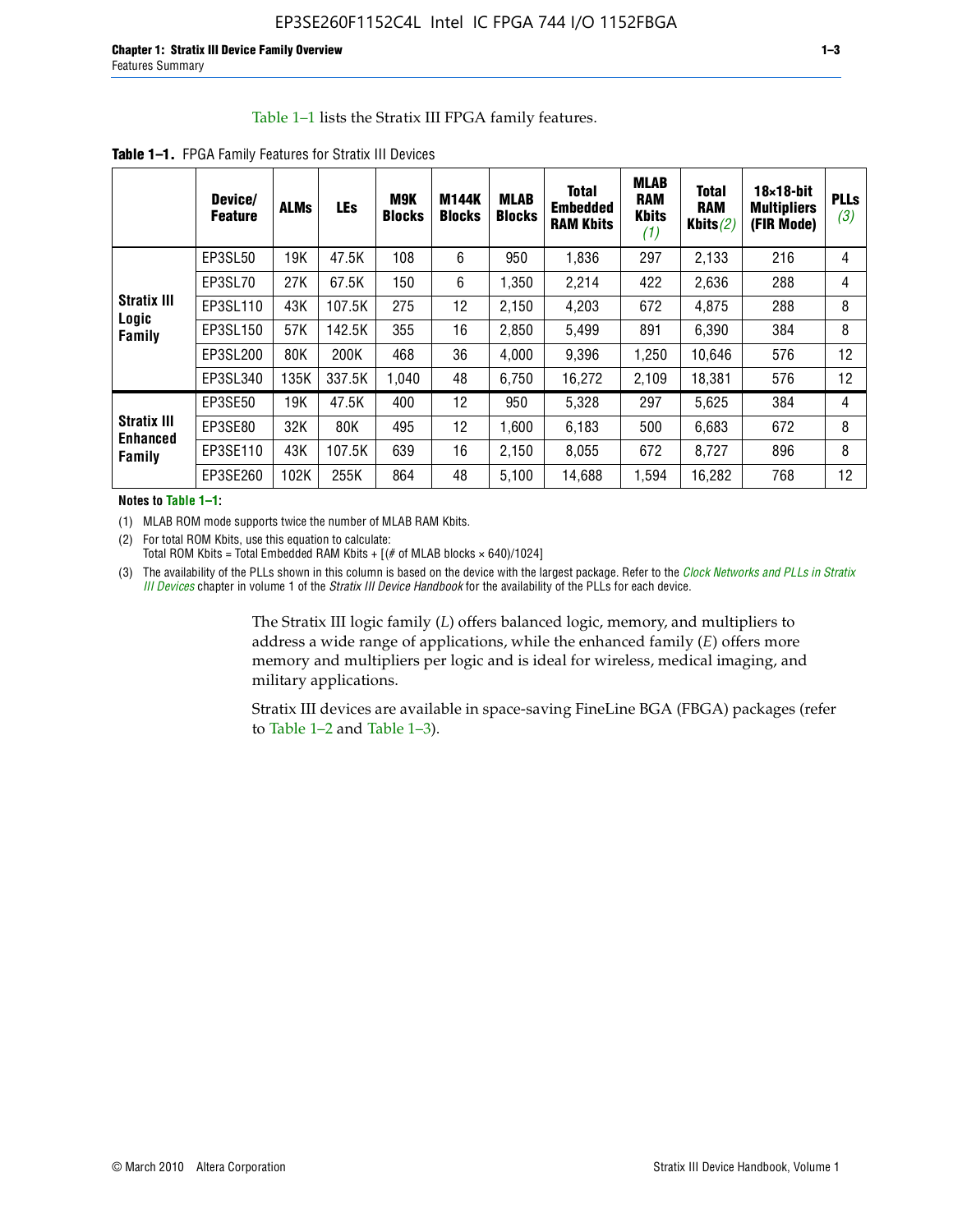Table 1–2 lists the Stratix III FPGA package options and I/O pin counts.

| <b>Device</b> | 484-Pin<br><b>FineLine</b><br>BGA(2) | <b>780-Pin</b><br><b>FineLine</b><br>BGA(2) | <b>1152-Pin</b><br><b>FineLine</b><br>BGA(2) | <b>1517-Pin</b><br><b>FineLine BGA</b><br>(3) | <b>1760-Pin</b><br><b>FineLine BGA</b><br>(3) |
|---------------|--------------------------------------|---------------------------------------------|----------------------------------------------|-----------------------------------------------|-----------------------------------------------|
| EP3SL50       | 296                                  | 488                                         |                                              |                                               |                                               |
| EP3SL70       | 296                                  | 488                                         |                                              |                                               |                                               |
| EP3SL110      |                                      | 488                                         | 744                                          |                                               |                                               |
| EP3SL150      |                                      | 488                                         | 744                                          |                                               |                                               |
| EP3SL200      |                                      | 488 $(5)$                                   | 744                                          | 976                                           |                                               |
| EP3SL340      |                                      |                                             | 744(4)                                       | 976                                           | 1,120                                         |
| EP3SE50       | 296                                  | 488                                         |                                              |                                               |                                               |
| EP3SE80       |                                      | 488                                         | 744                                          |                                               |                                               |
| EP3SE110      |                                      | 488                                         | 744                                          |                                               |                                               |
| EP3SE260      |                                      | '488(5)                                     | 744                                          | 976                                           |                                               |

**Table 1–2.** Package Options and I/O Pin Counts *(Note 1)*

**Notes to Table 1–2:**

(1) The arrows indicate vertical migration.

- (2) All I/O pin counts include eight dedicated clock inputs (CLK1p, CLK1n, CLK3p, CLK3n, CLK8p, CLK8n, CLK10p, and CLK10n) that can be used for data inputs.
- (3) All I/O pin counts include eight dedicated clock inputs (CLK1p, CLK1n, CLK3p, CLK3n, CLK8p, CLK8n, CLK10p, and CLK10n) and eight dedicated corner PLL clock inputs (PLL\_L1\_CLKp, PLL\_L1\_CLKn, PLL\_L4\_CLKp, PLL\_L4\_CLKn, PLL\_R4\_CLKp, PLL\_R4\_CLKn, PLL\_R1\_CLKp, and PLL\_R1\_CLKn) that can be used for data inputs.
- (4) The EP3SL340 FPGA is offered only in the H1152 package, but not offered in the F1152 package.
- (5) The EP3SE260 and EP3SL200 FPGAs are offered only in the H780 package, but not offered in the F780 package.

All Stratix III devices support vertical migration within the same package (for example, you can migrate between the EP3SL50 and EP3SL70 devices in the 780-pin FineLine BGA package). Vertical migration allows you to migrate to devices whose dedicated pins, configuration pins, and power pins are the same for a given package across device densities.

To ensure that a board layout supports migratable densities within one package offering, enable the applicable vertical migration path within the Quartus® II software. On the Assignments menu, point to **Device** and click **Migration Devices**. You can migrate from the *L* family to the *E* family without increasing the number of LEs available. This minimizes the cost of vertical migration.

Table 1–3 lists the Stratix III FineLine BGA (FBGA) package sizes.

**Table 1–3.** FineLine BGA Package Sizes

| <b>Dimension</b>     | <b>484 Pin</b> | <b>780 Pin</b> | <b>1152 Pin</b> | <b>1517 Pin</b> | <b>1760 Pin</b> |
|----------------------|----------------|----------------|-----------------|-----------------|-----------------|
| Pitch (mm)           | 1.00           | 1.00           | 1.00            | 1.00            | 1.00            |
| Area $(mm2)$         | 529            | 841            | 1.225           | 1.600           | 1.849           |
| Length/Width (mm/mm) | 23/23          | 29/29          | 35/35           | 40/40           | 43/43           |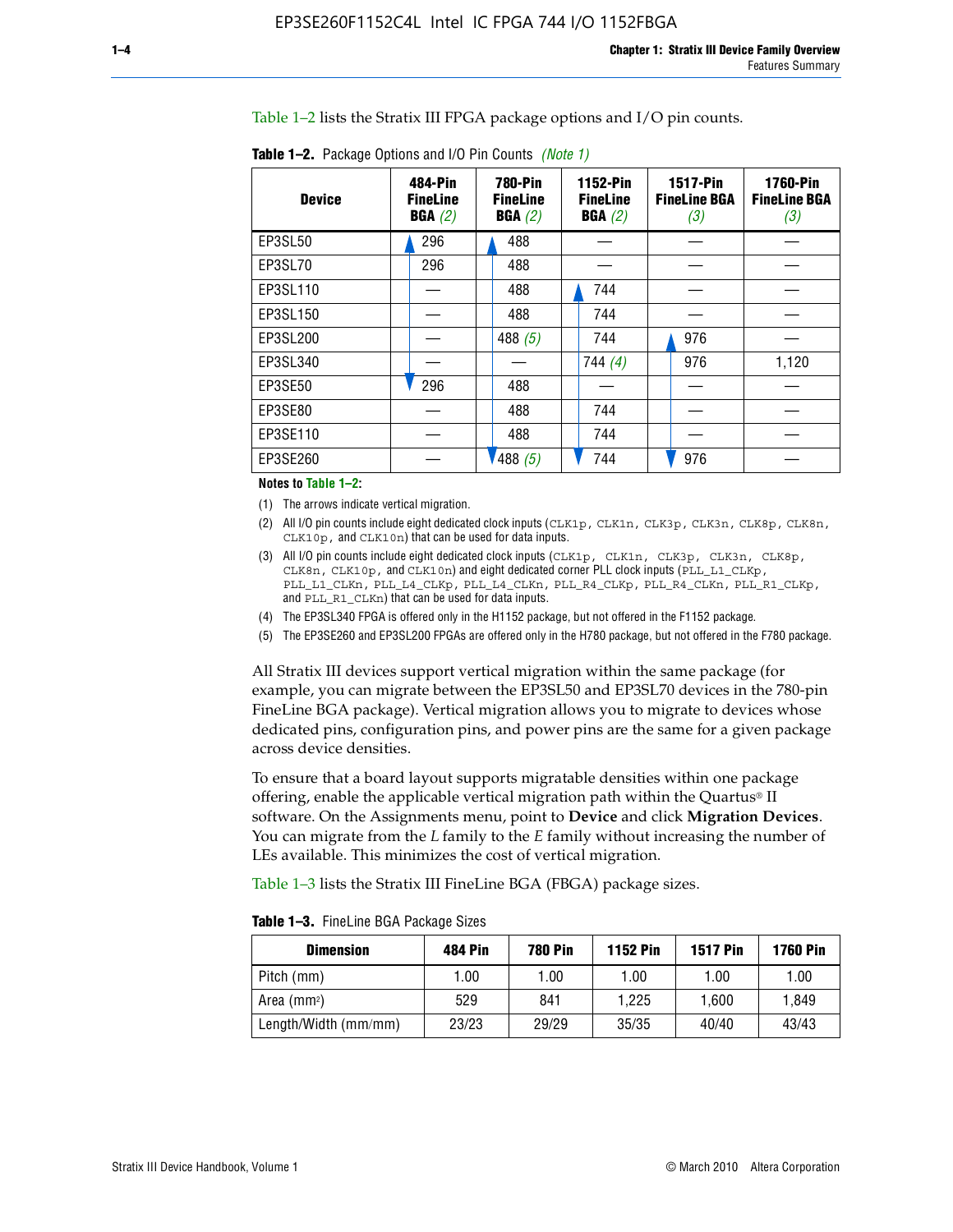Table 1–4 lists the Stratix III Hybrid FineLine BGA (HBGA) package sizes.

**Table 1–4.** Hybrid FineLine BGA Package Sizes

| <b>Dimension</b>     | <b>780 Pin</b> | <b>1152 Pin</b> |
|----------------------|----------------|-----------------|
| Pitch (mm)           | 1.00           | 1.00            |
| Area $(mm^2)$        | 1.089          | 1.600           |
| Length/Width (mm/mm) | 33/33          | 40/40           |

Stratix III devices are available in up to three speed grades: –2, –3, and –4, with –2 being the fastest. Stratix III devices are offered in both commercial and industrial temperature range ratings with leaded and lead-free packages. Selectable Core Voltage is available in specially marked low-voltage devices (*L* ordering code suffix).

Table 1–5 lists the Stratix III device speed grades.

Table 1-5. Speed Grades for Stratix III Devices (Part 1 of 2)

| <b>Device</b> | <b>Temperature</b><br>Grade | 484 - Pin<br><b>FineLine</b><br><b>BGA</b> | <b>780-Pin</b><br><b>FineLine</b><br><b>BGA</b> | <b>780-Pin</b><br><b>Hybrid</b><br><b>FineLine</b><br><b>BGA</b> | 1152-Pin<br><b>FineLine</b><br><b>BGA</b> | 1152-Pin<br><b>Hybrid</b><br><b>FineLine</b><br><b>BGA</b> | 1517-Pin<br><b>FineLine</b><br><b>BGA</b> | <b>1760-Pin</b><br><b>FineLine</b><br><b>BGA</b> |
|---------------|-----------------------------|--------------------------------------------|-------------------------------------------------|------------------------------------------------------------------|-------------------------------------------|------------------------------------------------------------|-------------------------------------------|--------------------------------------------------|
| EP3SL50       | Commercial                  | $-2, -3, -4,$<br>$-4L$                     | $-2, -3, -4,$<br>$-4L$                          |                                                                  |                                           |                                                            |                                           |                                                  |
|               | Industrial                  | $-3, -4, -4L$                              | $-3, -4, -4L$                                   | $\overline{\phantom{0}}$                                         | $\equiv$                                  | $\equiv$                                                   | $\equiv$                                  | $\equiv$                                         |
| EP3SL70       | Commercial                  | $-2, -3, -4,$<br>$-41$                     | $-2, -3, -4,$<br>$-41$                          |                                                                  |                                           |                                                            |                                           |                                                  |
|               | Industrial                  | $-3, -4, -4L$                              | $-3, -4, -4L$                                   | $\equiv$                                                         | $\overline{\phantom{0}}$                  | $\overline{\phantom{0}}$                                   | $\overline{\phantom{0}}$                  | $\overline{\phantom{0}}$                         |
| EP3SL110      | Commercial                  |                                            | $-2, -3, -4,$<br>$-4L$                          |                                                                  | $-2, -3, -4,$<br>$-4L$                    |                                                            |                                           |                                                  |
|               | Industrial                  | $\overline{\phantom{0}}$                   | $-3, -4, -4L$                                   | $\frac{1}{1}$                                                    | $-3, -4, -4L$                             | $\frac{1}{2}$                                              | $\equiv$                                  | $\overline{\phantom{0}}$                         |
| EP3SL150      | Commercial                  |                                            | $-2, -3, -4,$<br>$-41$                          |                                                                  | $-2, -3, -4,$<br>$-41$                    |                                                            |                                           |                                                  |
|               | Industrial                  |                                            | $-3, -4, -4L$                                   | $\equiv$                                                         | $-3, -4, -4L$                             |                                                            |                                           | $\equiv$                                         |
| EP3SL200      | Commercial                  |                                            |                                                 | $-2, -3, -4,$<br>$-4L$                                           | $-2, -3, -4,$<br>$-4L$                    |                                                            | $-2,-3,-4,$<br>$-4L$                      |                                                  |
|               | Industrial (1)              | $\equiv$                                   | $\equiv$                                        | $-3, -4, -4L$                                                    | $-3, -4, -4L$                             | $\frac{1}{2}$                                              | $-3, -4, -4L$                             | $\overline{\phantom{0}}$                         |
| EP3SL340      | Commercial                  | $\equiv$                                   | $\qquad \qquad$                                 | $\overbrace{\phantom{12322111}}$                                 | $\overline{\phantom{m}}$                  |                                                            | $-2, -3, -4$ $-2, -3, -4$                 | $-2, -3, -4$                                     |
|               | Industrial (1)              | $\overline{\phantom{m}}$                   | $\equiv$                                        | $\equiv$                                                         | $-$                                       |                                                            | $-3, -4, -4$ $-4$ $-3, -4, -4$            | $-3, -4, -4L$                                    |
| EP3SE50       | Commercial                  | $-2, -3, -4,$<br>$-4L$                     | $-2, -3, -4,$<br>$-4L$                          |                                                                  |                                           |                                                            |                                           |                                                  |
|               | Industrial                  | $-3, -4, -4L$                              | $-3, -4, -4L$                                   | $\equiv$                                                         | $\overline{\phantom{0}}$                  |                                                            |                                           | $\overline{\phantom{0}}$                         |
| EP3SE80       | Commercial                  |                                            | $-2, -3, -4,$<br>$-41$                          |                                                                  | $-2, -3, -4,$<br>$-41$                    |                                                            |                                           |                                                  |
|               | Industrial                  | $\overline{\phantom{m}}$                   | $-3, -4, -4L$                                   | $\overbrace{\phantom{1232211}}$                                  | $-3, -4, -4L$                             |                                                            | $\equiv$                                  |                                                  |
| EP3SE110      | Commercial                  |                                            | $-2, -3, -4,$<br>$-4L$                          |                                                                  | $-2, -3, -4,$<br>$-41$                    |                                                            |                                           |                                                  |
|               | Industrial                  |                                            | $-3, -4, -4L$                                   | $\overline{\phantom{0}}$                                         | $-3, -4, -4L$                             |                                                            |                                           |                                                  |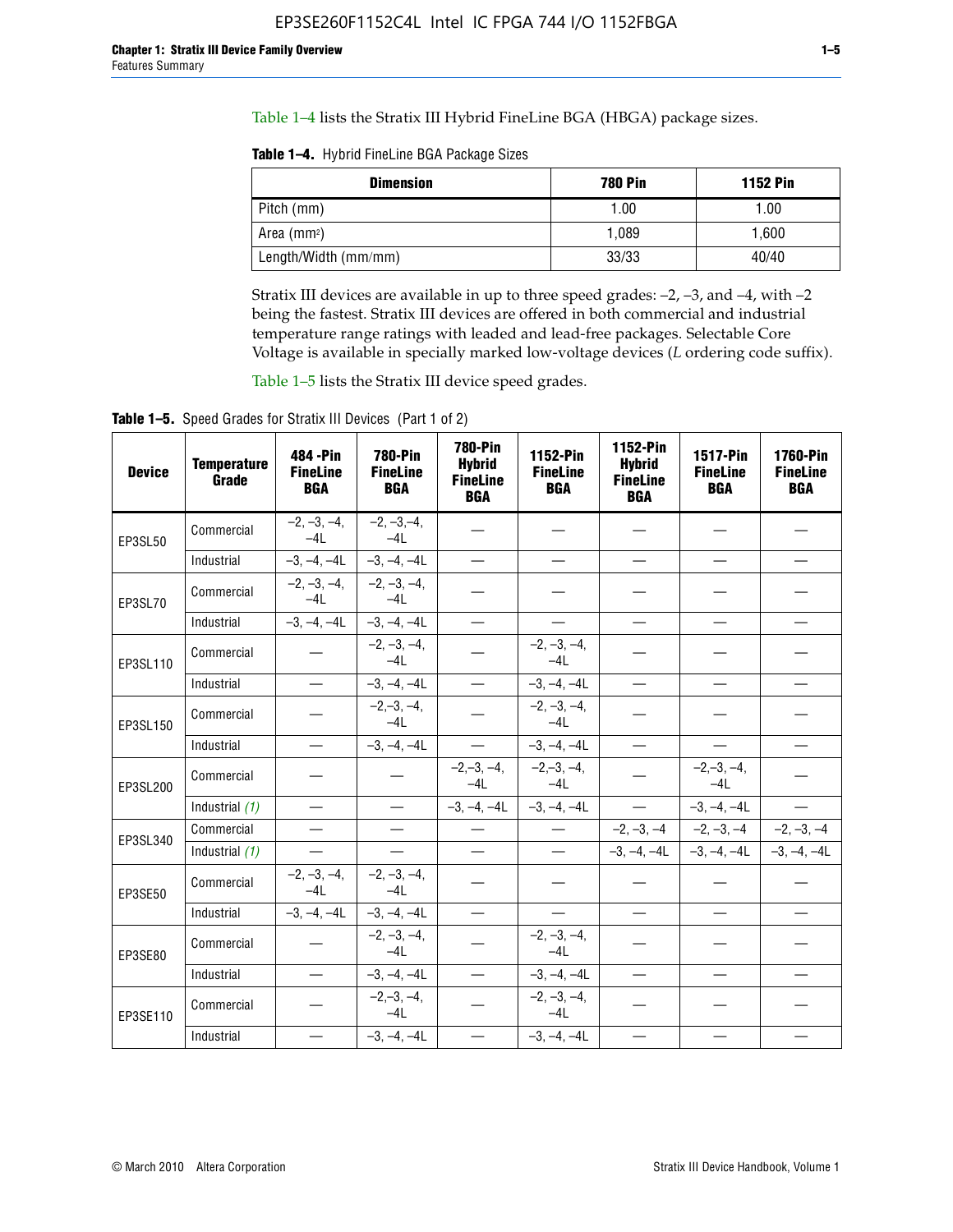| <b>Device</b> | Temperature<br>Grade | 484 - Pin<br><b>FineLine</b><br><b>BGA</b> | <b>780-Pin</b><br><b>FineLine</b><br>BGA | 780-Pin<br><b>Hybrid</b><br><b>FineLine</b><br><b>BGA</b> | 1152-Pin<br><b>FineLine</b><br><b>BGA</b> | <b>1152-Pin</b><br><b>Hybrid</b><br><b>FineLine</b><br><b>BGA</b> | <b>1517-Pin</b><br><b>FineLine</b><br>BGA | <b>1760-Pin</b><br><b>FineLine</b><br>BGA |
|---------------|----------------------|--------------------------------------------|------------------------------------------|-----------------------------------------------------------|-------------------------------------------|-------------------------------------------------------------------|-------------------------------------------|-------------------------------------------|
| EP3SE260      | Commercial           |                                            |                                          | $-2, -3, -4,$<br>$-4L$                                    | $-2, -3, -4,$<br>$-4L$                    |                                                                   | $-2, -3, -4,$<br>$-4L$                    |                                           |
|               | Industrial $(1)$     |                                            |                                          | $-3, -4, -4L$                                             | $-3, -4, -4L$                             |                                                                   | $-3. -4 -4L$                              |                                           |

**Table 1–5.** Speed Grades for Stratix III Devices (Part 2 of 2)

**Note to Table 1–5:**

(1) For EP3SL340, EP3SL200, and EP3SE260 devices, the industrial junction temperature range for –4L is 0–100°C, regardless of supply voltage.

# **Architecture Features**

The following section describes the various features of the Stratix III family FPGAs.

## **Logic Array Blocks and Adaptive Logic Modules**

The Logic Array Block (LAB) is composed of basic building blocks known as Adaptive Logic Modules (ALMs) that can be configured to implement logic, arithmetic, and register functions. Each LAB consists of ten ALMs, carry chains, shared arithmetic chains, LAB control signals, local interconnect, and register chain connection lines. ALMs are part of a unique, innovative logic structure that delivers faster performance, minimizes area, and reduces power consumption. ALMs expand the traditional 4-input look-up table architecture to 7 inputs, increasing performance by reducing LEs, logic levels, and associated routing. In addition, ALMs maximize DSP performance with dedicated functionality to efficiently implement adder trees and other complex arithmetic functions. The Quartus II Compiler places associated logic in an LAB or adjacent LABs, allowing the use of local, shared arithmetic chain, and register chain connections for performance and area efficiency.

The Stratix III LAB has a new derivative called Memory LAB (or MLAB), which adds SRAM memory capability to the LAB. MLAB is a superset of the LAB and includes all LAB features. MLABs support a maximum of 320 bits of simple dual-port Static Random Access Memory (SRAM). Each ALM in an MLAB can be configured as a 16×2 block, resulting in a configuration of 16×20 simple dual port SRAM block. MLAB and LAB blocks always co-exist as pairs in all Stratix III families, allowing up to 50% of the logic (LABs) to be traded for memory (MLABs).



f For more information about LABs and ALMs, refer to the *[Logic Array Blocks and](http://www.altera.com/literature/hb/stx3/stx3_siii51002.pdf)  [Adaptive Logic Modules in Stratix III Devices](http://www.altera.com/literature/hb/stx3/stx3_siii51002.pdf)* chapter.



For more information about MLAB modes, features and design considerations, refer to the *[TriMatrix Embedded Memory Blocks in Stratix III Devices](http://www.altera.com/literature/hb/stx3/stx3_siii51004.pdf)* chapter.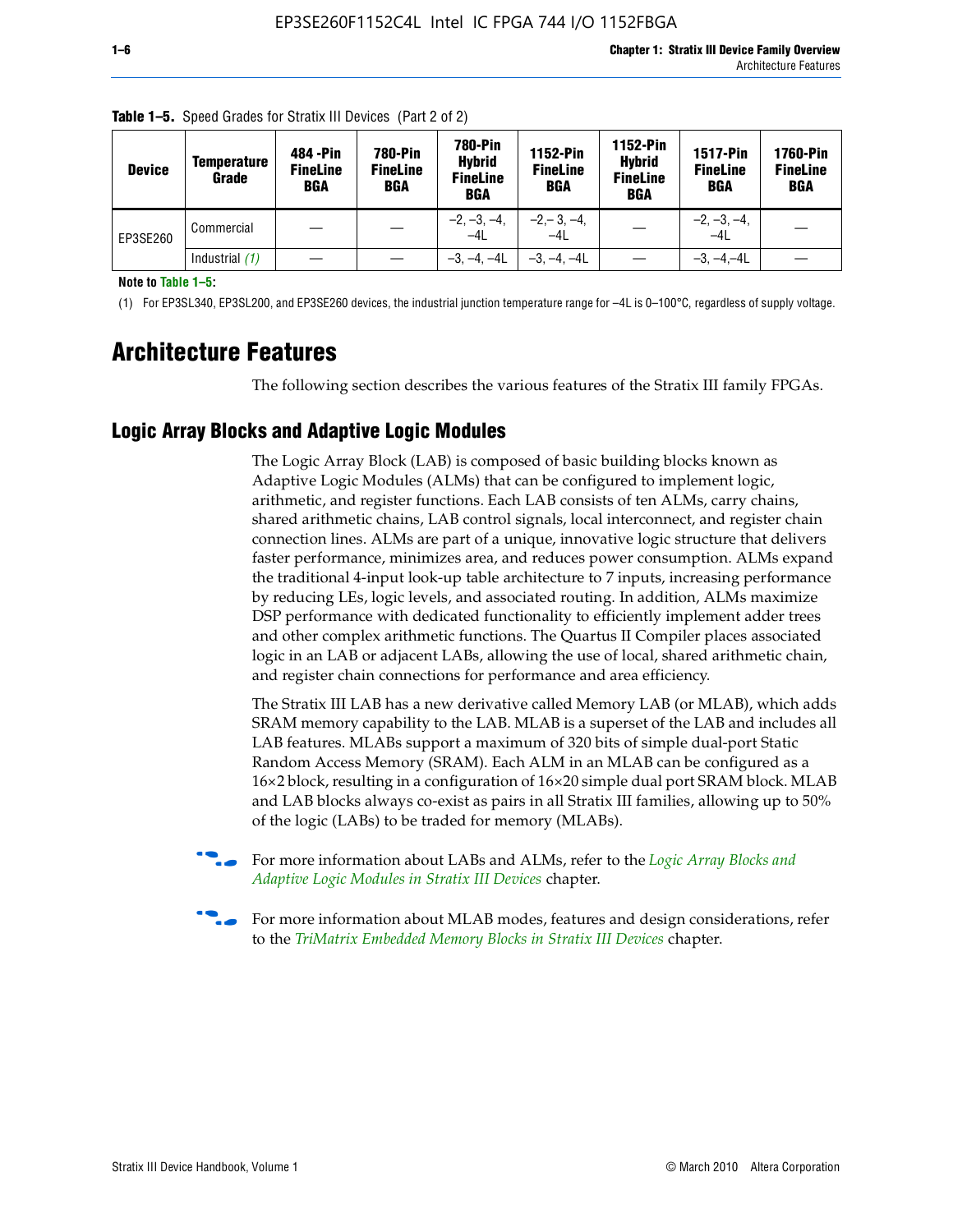#### **MultiTrack Interconnect**

In the Stratix III architecture, connections between ALMs, TriMatrix memory, DSP blocks, and device I/O pins are provided by the MultiTrack interconnect structure with DirectDrive technology. The MultiTrack interconnect consists of continuous, performance-optimized row and column interconnects that span fixed distances. A routing structure with fixed length resources for all devices allows predictable and repeatable performance when migrating through different device densities. The MultiTrack interconnect provides 1-hop connection to 34 adjacent LABs, 2-hop connections to 96 adjacent LABs and 3-hop connections to 160 adjacent LABs.

DirectDrive technology is a deterministic routing technology that ensures identical routing resource usage for any function regardless of placement in the device. The MultiTrack interconnect and DirectDrive technology simplify the integration stage of block-based designing by eliminating the reoptimization cycles that typically follow design changes and additions. The Quartus II Compiler also automatically places critical design paths on faster interconnects to improve design performance.

#### f For more information, refer to the *[MultiTrack Interconnect in Stratix III Devices](http://www.altera.com/literature/hb/stx3/stx3_siii51003.pdf)* chapter.

#### **TriMatrix Embedded Memory Blocks**

TriMatrix embedded memory blocks provide three different sizes of embedded SRAM to efficiently address the needs of Stratix III FPGA designs. TriMatrix memory includes the following blocks:

- 320-bit MLAB blocks optimized to implement filter delay lines, small FIFO buffers, and shift registers
- 9-Kbit M9K blocks that can be used for general purpose memory applications
- 144-Kbit M144K blocks that are ideal for processor code storage, packet and video frame buffering

Each embedded memory block can be independently configured to be a single- or dual-port RAM, ROM, or shift register via the Quartus II MegaWizard™ Plug-In Manager. Multiple blocks of the same type can also be stitched together to produce larger memories with minimal timing penalty. TriMatrix memory provides up to 16,272 Kbits of embedded SRAM at up to 600 MHz operation.

For more information about TriMatrix memory blocks, modes, features, and design considerations, refer to the *[TriMatrix Embedded Memory Blocks in Stratix III Devices](http://www.altera.com/literature/hb/stx3/stx3_siii51004.pdf)* chapter.

#### **DSP Blocks**

Stratix III devices have dedicated high-performance digital signal processing (DSP) blocks optimized for DSP applications requiring high data throughput. Stratix III devices provide you with the ability to implement various high-performance DSP functions easily. Complex systems such as WiMAX, 3GPP WCDMA, CDMA2000, voice over Internet Protocol (VoIP), H.264 video compression, and high-definition television (HDTV) require high-performance DSP blocks to process data. These system designs typically use DSP blocks to implement finite impulse response (FIR) filters, complex FIR filters, infinite impulse response (IIR) filters, fast Fourier transform (FFT) functions, and discrete cosine transform (DCT) functions.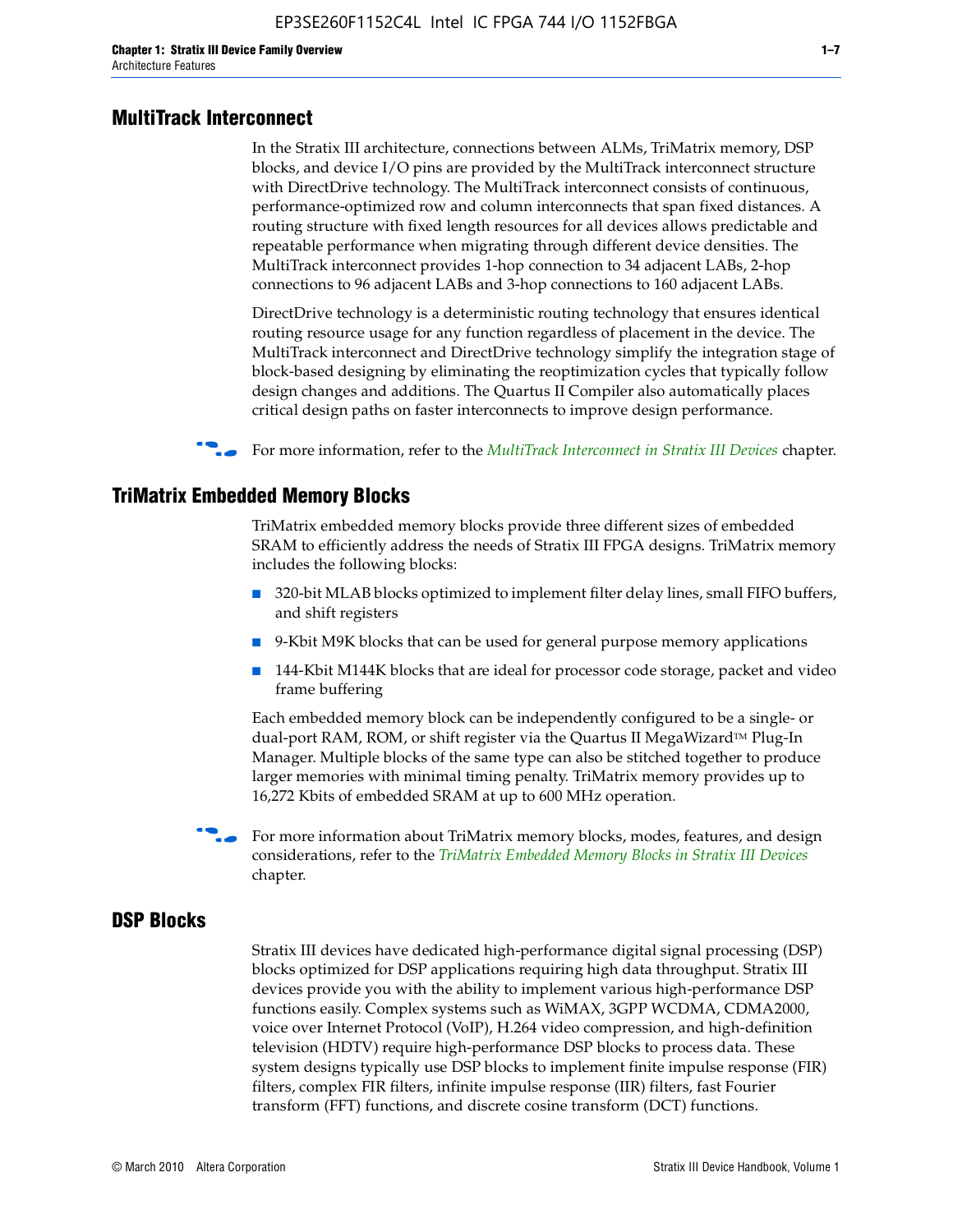Stratix III devices have up to 112 DSP blocks. The architectural highlights of the Stratix III DSP block are the following:

- High-performance, power optimized, fully pipelined multiplication operations
- Native support for 9-bit, 12-bit, 18-bit, and 36-bit word lengths
- Native support for 18-bit complex multiplications
- Efficient support for floating point arithmetic formats (24-bit for Single Precision and 53-bit for Double Precision)
- Signed and unsigned input support
- Built-in addition, subtraction, and accumulation units to efficiently combine multiplication results
- Cascading 18-bit input bus to form tap-delay lines
- Cascading 44-bit output bus to propagate output results from one block to the next block
- Rich and flexible arithmetic rounding and saturation units
- Efficient barrel shifter support
- Loopback capability to support adaptive filtering

DSP block multipliers can optionally feed an adder/subtractor or accumulator in the block depending on user configuration. This option saves ALM routing resources and increases performance, because all connections and blocks are inside the DSP block. Additionally, the DSP Block input registers can efficiently implement shift registers for FIR filter applications, and the Stratix III DSP blocks support rounding and saturation. The Quartus II software includes megafunctions that control the mode of operation of the DSP blocks based on user parameter settings.

f For more information, refer to the *[DSP Blocks in Stratix III Devices](http://www.altera.com/literature/hb/stx3/stx3_siii51005.pdf)* chapter.

#### **Clock Networks and PLLs**

Stratix III devices provide dedicated Global Clock Networks (GCLKs), Regional Clock Networks (RCLKs), and Periphery Clock Networks (PCLKs). These clocks are organized into a hierarchical clock structure that provides up to 104 unique clock domains (16 GCLK + 88 RCLK) within the Stratix III device and allows for up to 38 (16 GCLK + 22 RCLK) unique GCLK/RCLK clock sources per device quadrant.

Stratix III devices deliver abundant PLL resources with up to 12 PLLs per device and up to 10 outputs per PLL. Every output can be independently programmed, creating a unique, customizable clock frequency. Inherent jitter filtration and fine granularity control over multiply, divide ratios, and dynamic phase-shift reconfiguration provide the high-performance precision required in today's high-speed applications. Stratix III PLLs are feature rich, supporting advanced capabilities such as clock switchover, reconfigurable phase shift, PLL reconfiguration, and reconfigurable bandwidth. PLLs can be used for general-purpose clock management supporting multiplication, phase shifting, and programmable duty cycle. Stratix III PLLs also support external feedback mode, spread-spectrum input clock tracking, and post-scale counter cascading.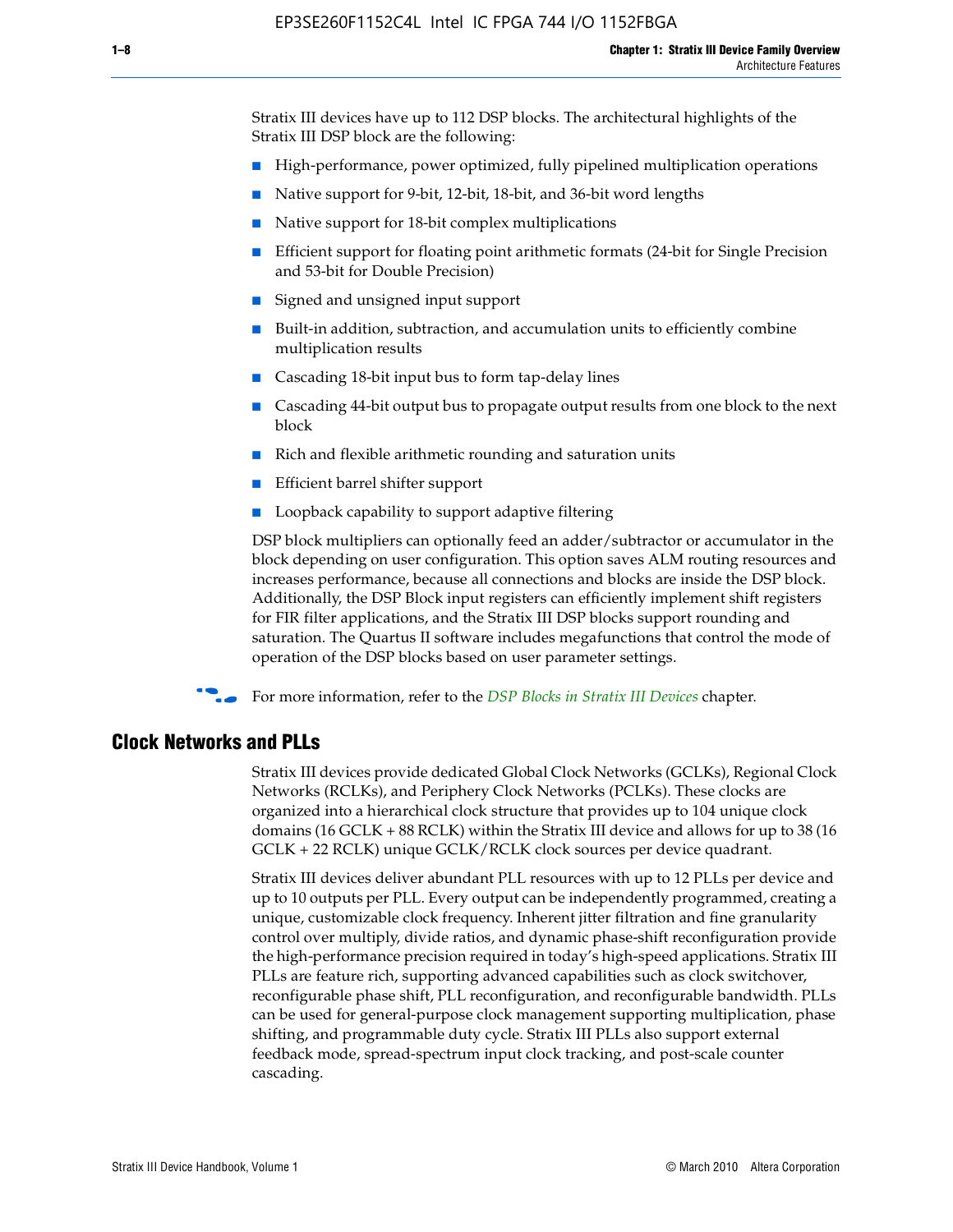f For more information, refer to the *[Clock Networks and PLLs in Stratix III Devices](http://www.altera.com/literature/hb/stx3/stx3_siii51006.pdf)* chapter.

#### **I/O Banks and I/O Structure**

Stratix III devices contain up to 24 modular I/O banks, each of which contains 24, 32, 36, 40, or 48 I/Os. This modular bank structure improves pin efficiency and eases device migration. The I/O banks contain circuitry to support external memory interfaces at speeds up to 533 MHz and high-speed differential I/O interfaces meeting up to 1.6 Gbps performance. It also supports high-speed differential inputs and outputs running at speeds up to 800 MHz.

Stratix III devices support a wide range of industry I/O standards, including single-ended, voltage referenced single-ended, and differential I/O standards. The Stratix III I/O supports programmable bus hold, programmable pull-up resistor, programmable slew rate, programmable drive strength, programmable output delay control, and open-drain output. Stratix III devices also support on-chip series  $(R<sub>s</sub>)$  and on-chip parallel  $(R_T)$  termination with auto calibration for single-ended I/O standards and on-chip differential termination  $(R_D)$  for LVDS I/O standards on Left/Right I/O banks. Dynamic OCT is also supported on bi-directional I/O pins in all I/O banks.

**For more information, refer to the** *[Stratix III Device I/O Features](http://www.altera.com/literature/hb/stx3/stx3_siii51007.pdf)* **chapter.** 

## **External Memory Interfaces**

The Stratix III I/O structure has been completely redesigned to provide flexibility and enable high-performance support for existing and emerging external memory standards such as DDR, DDR2, DDR3, QDR II, QDR II+, and RLDRAM II at frequencies of up to 533 MHz.

Packed with features such as dynamic on-chip termination, trace mismatch compensation, read/write leveling, half-rate registers, and 4-to 36-bit programmable DQ group widths, Stratix III I/Os supply the built-in functionality required for rapid and robust implementation of external memory interfaces. Double data-rate support is found on all sides of the Stratix III device. Stratix III devices provide an efficient architecture to quickly and easily fit wide external memory interfaces exactly where you want them.

A self-calibrating soft IP core (ALTMEMPHY), optimized to take advantage of the Stratix III device I/O, along with the Quartus II timing analysis tool (TimeQuest), provide the total solution for the highest reliable frequency of operation across process voltage and temperature.

f For more information about external memory interfaces, refer to the *[External Memory](http://www.altera.com/literature/hb/stx3/stx3_siii51008.pdf)  [Interfaces in Stratix III Devices](http://www.altera.com/literature/hb/stx3/stx3_siii51008.pdf)* chapter.

#### **High-Speed Differential I/O Interfaces with DPA**

Stratix III devices contain dedicated circuitry for supporting differential standards at speeds up to 1.6 Gbps. The high-speed differential I/O circuitry supports the following high-speed I/O interconnect standards and applications: Utopia IV, SPI-4.2, SFI-4, 10 Gigabit Ethernet XSBI, Rapid I/O, and NPSI. Stratix III devices support 2×, 4×, 6×, 7×, 8×, and 10× SERDES modes for high-speed differential I/O interfaces and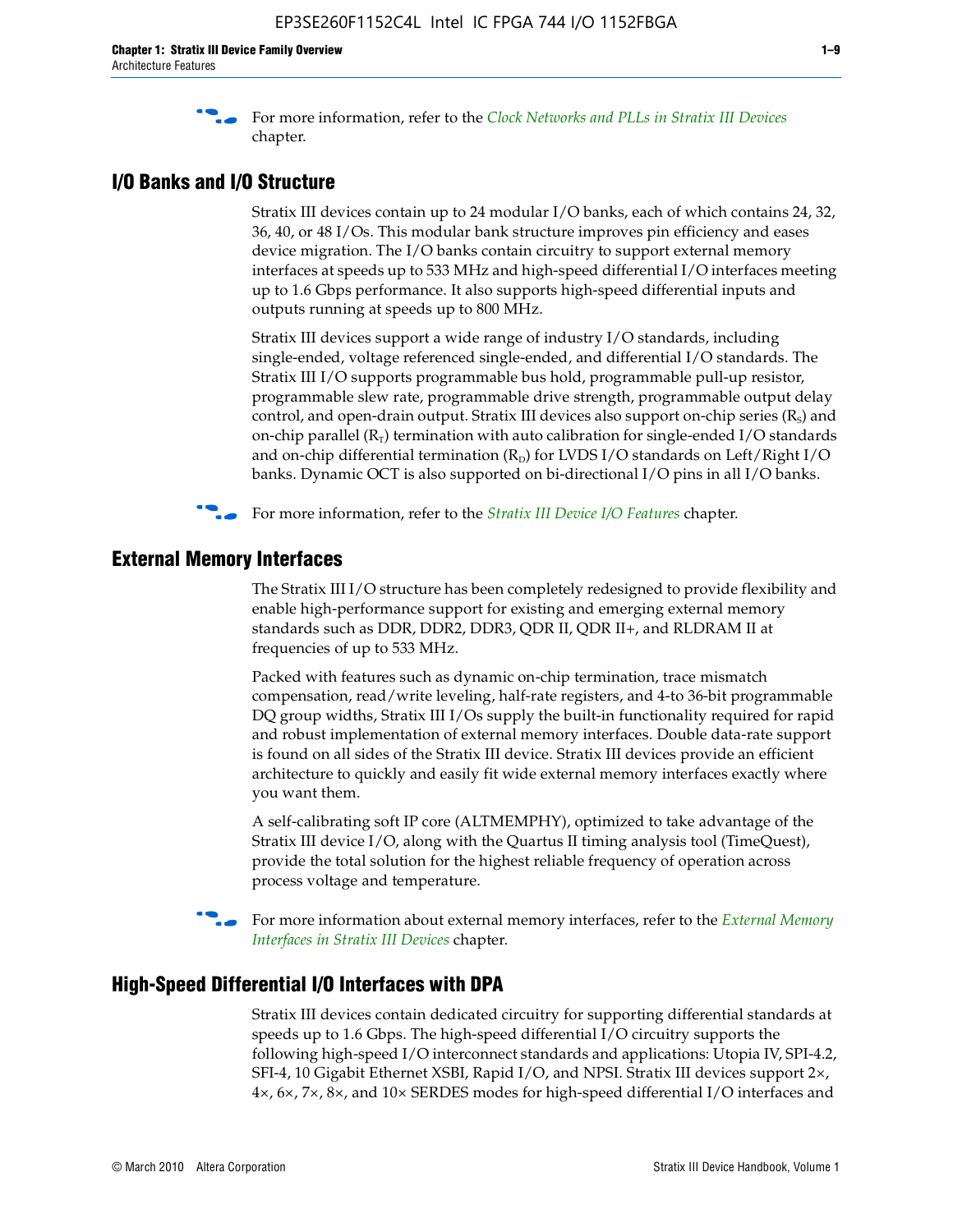4×, 6×, 7×, 8×, and 10× SERDES modes when using the dedicated DPA circuitry. DPA minimizes bit errors, simplifies PCB layout and timing management for high-speed data transfer, and eliminates channel-to-channel and channel-to-clock skew in high-speed data transmission systems. Soft CDR can also be implemented, enabling low-cost 1.6-Gbps clock embedded serial links.

Stratix III devices have the following dedicated circuitry for high-speed differential I/O support:

- Differential I/O buffer
- Transmitter serializer
- Receiver deserializer
- Data realignment
- Dynamic phase aligner (DPA)
- Soft CDR functionality
- Synchronizer (FIFO buffer)
- PLLs

**for more information, refer to the** *High Speed Differential I/O Interfaces with DPA in [Stratix III Devices](http://www.altera.com/literature/hb/stx3/stx3_siii51009.pdf)* chapter.

#### **Hot Socketing and Power-On Reset**

Stratix III devices are hot-socketing compliant. Hot socketing is also known as hot plug-in or hot swap, and power sequencing support without the use of any external devices. Robust on-chip hot-socketing and power-sequencing support ensures proper device operation independent of the power-up sequence. You can insert or remove a Stratix III board in a system during system operation without causing undesirable effects to the running system bus or the board that was inserted into the system.

The hot-socketing feature makes it easier to use Stratix III devices on PCBs that also contain a mixture of 3.3-V, 3.0-V, 2.5-V, 1.8-V, 1.5-V, and 1.2-V devices. With the Stratix III hot socketing feature, you do not need to ensure a specific power-up sequence for each device on the board.

f For more information, refer to the *[Hot Socketing and Power-On Reset in Stratix III](http://www.altera.com/literature/hb/stx3/stx3_siii51010.pdf)  [Device](http://www.altera.com/literature/hb/stx3/stx3_siii51010.pdf)s* chapter.

#### **Configuration**

Stratix III devices are configured using one of the following four configuration schemes:

- Fast passive parallel (FPP)
- Fast active serial (AS)
- Passive serial (PS)
- Joint Test Action Group (JTAG)

All configuration schemes use either an external controller (for example, a  $MAX<sup>®</sup>$  II device or microprocessor), a configuration device, or a download cable.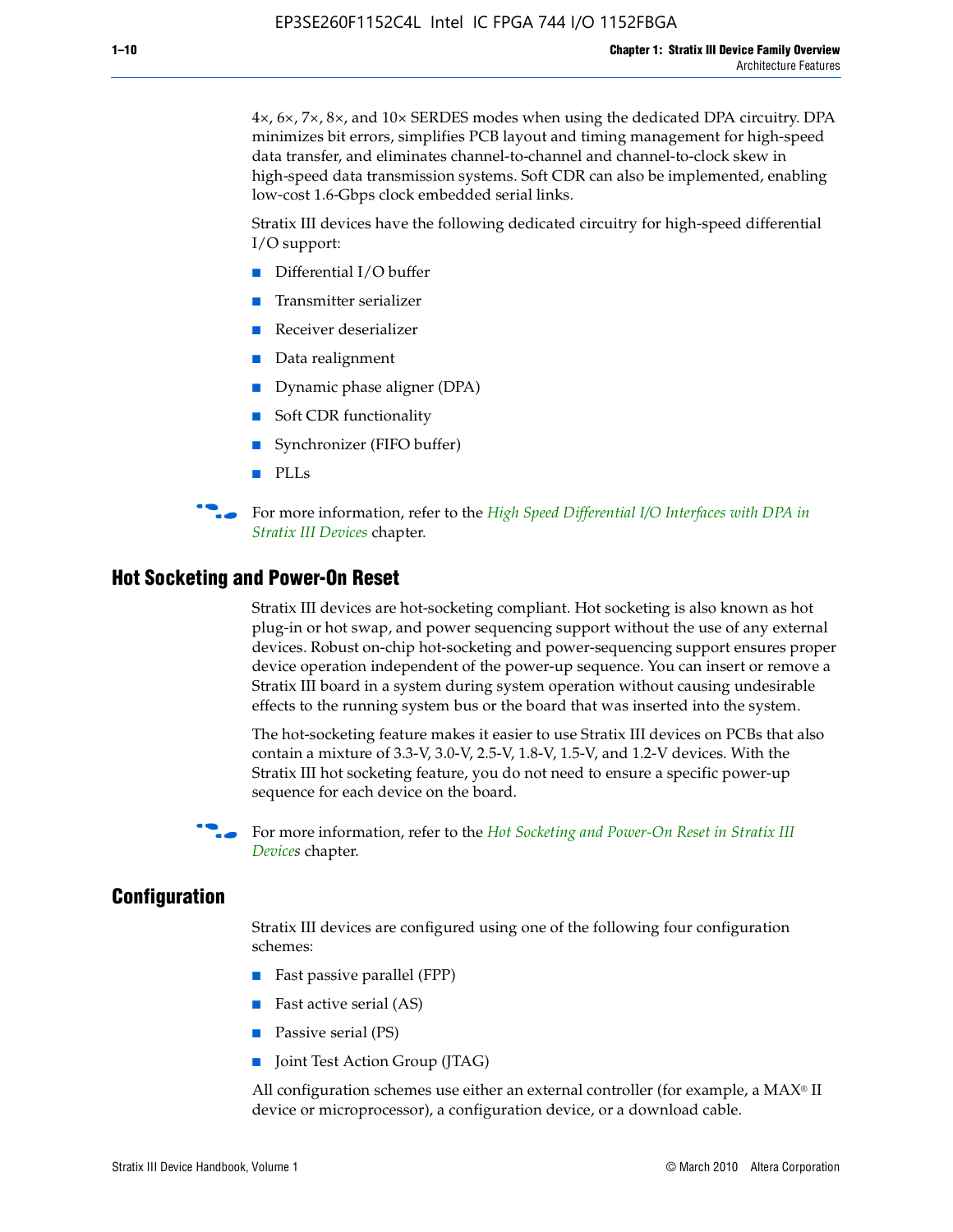Stratix III devices support configuration data decompression, which saves configuration memory space and time. This feature allows you to store compressed configuration data in configuration devices or other memory and transmit this compressed bitstream to Stratix III devices. During configuration, the Stratix III device decompresses the bitstream in real time and programs its SRAM cells.

Stratix III devices support decompression in the FPP when using a MAX II device/microprocessor plus flash, fast AS, and PS configuration schemes. The Stratix III decompression feature is not available in the FPP when using the enhanced configuration device and JTAG configuration schemes.

For more information, refer to the *[Configuring Stratix III Devices](http://www.altera.com/literature/hb/stx3/stx3_siii51011.pdf)* chapter.

## **Remote System Upgrades**

Stratix III devices feature remote system upgrade capability, allowing error-free deployment of system upgrades from a remote location securely and reliably. Soft logic (either the Nios embedded processor or user logic) implemented in a Stratix III device can download a new configuration image from a remote location, store it in configuration memory, and direct the dedicated remote system upgrade circuitry to initiate a reconfiguration cycle. The dedicated circuitry performs error detection during and after the configuration process, and can recover from an error condition by reverting back to a safe configuration image, and provides error status information. This dedicated remote system upgrade circuitry is unique to Stratix series FPGAs and helps to avoid system downtime.



**For more information, refer to the** *[Remote System Upgrades with Stratix III Devices](http://www.altera.com/literature/hb/stx3/stx3_siii51012.pdf)* chapter.

## **IEEE 1149.1 (JTAG) Boundary-Scan Testing**

Stratix III devices support the JTAG IEEE Std. 1149.1 specification. The Boundary-Scan Test (BST) architecture offers the capability to test pin connections without using physical test probes and capture functional data while a device is operating normally. Boundary-scan cells in the Stratix III device can force signals onto pins or capture data from pin or logic array signals. Forced test data is serially shifted into the boundary-scan cells. Captured data is serially shifted out and externally compared to expected results. In addition to BST, you can use the IEEE Std. 1149.1 controller for Stratix III device in-circuit reconfiguration (ICR).

For more information, refer to the *IEEE 1149.1 (JTAG) Boundary Scan Testing in [Stratix III Devices](http://www.altera.com/literature/hb/stx3/stx3_siii51013.pdf)* chapter.

## **Design Security**

Stratix III devices are high-density, high-performance FPGAs with support for 256-bit volatile and non-volatile security keys to protect designs against copying, reverse engineering, and tampering. Stratix III devices have the ability to decrypt a configuration bitstream using the Advanced Encryption Standard (AES) algorithm, an industry standard encryption algorithm that is FIPS-197 certified and requires a 256-bit security key.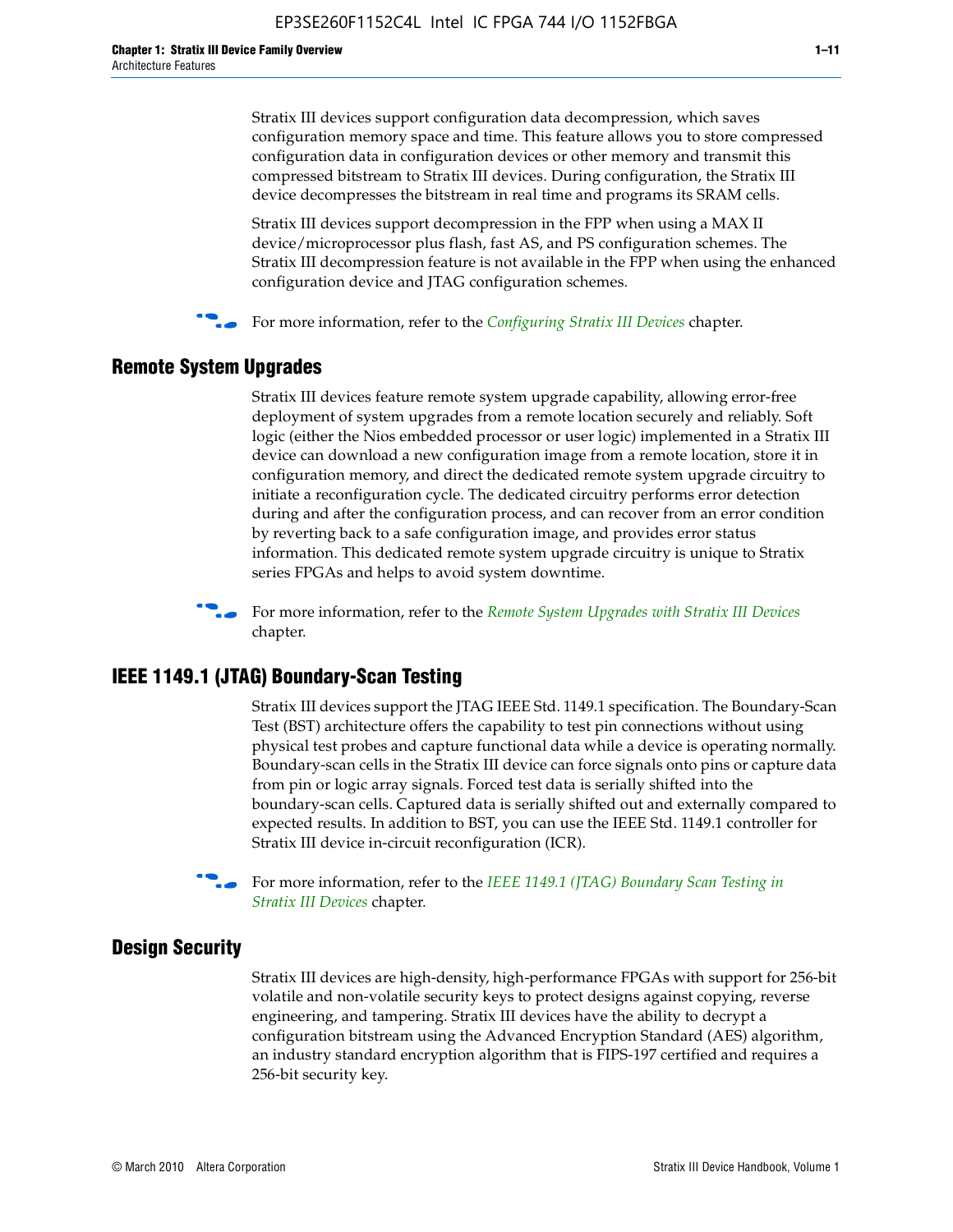The design security feature is available when configuring Stratix III FPGAs using the fast passive parallel (FPP) configuration mode with an external host (such as a MAX II device or microprocessor), or when using fast active serial (AS) or passive serial (PS) configuration schemes.

f For more information about the design security feature, refer to the *[Design Security in](http://www.altera.com/literature/hb/stx3/stx3_siii51014.pdf)  [Stratix III Devices](http://www.altera.com/literature/hb/stx3/stx3_siii51014.pdf)* chapter.

#### **SEU Mitigation**

Stratix III devices have built-in error detection circuitry to detect data corruption due to soft errors in the configuration random-access memory (CRAM) cells. This feature allows all CRAM contents to be read and verified continuously during user mode operation to match a configuration-computed CRC value. The enhanced CRC circuit and frame-based configuration architecture allows detection and location of multiple, single, and adjacent bit errors which, in conjunction with a soft circuit supplied as a reference design, allows don't-care soft errors in the CRAM to be ignored during device operation. This provides a steep decrease in the effective soft error rate, increasing system reliability.

On-chip memory block SEU mitigation is also offered using the ninth bit and a configurable megafunction in the Quartus II software for MLAB and M9K blocks while the M144K memory blocks have built-in error correction code (ECC) circuitry.

For more information about the dedicated error detection circuitry, refer to the *SEU [Mitigation in Stratix III Devices](http://www.altera.com/literature/hb/stx3/stx3_siii51015.pdf)* chapter.

#### **Programmable Power**

Stratix III delivers Programmable Power, the only FPGA with user programmable power options balancing today's power and performance requirements. Stratix III devices utilize the most advanced power-saving techniques, including a variety of process, circuit, and architecture optimizations and innovations. In addition, user controllable power reduction techniques provide an optimal balance of performance and power reduction specific for each design configured into the Stratix III FPGA. The Quartus II software (starting from version 6.1) automatically optimizes designs to meet the performance goals while simultaneously leveraging the programmable power-saving options available in the Stratix III FPGA without the need for any changes to the design flow.

For more information about Programmable Power in Stratix III devices, refer to the following documents:

- *[Programmable Power and Temperature Sensing Diode in Stratix III Devices](http://www.altera.com/literature/hb/stx3/stx3_siii51016.pdf)* chapter
- *[AN 437: Power Optimization in Stratix III FPGAs](http://www.altera.com/literature/an/AN437.pdf)*
- *[Stratix III Programmable Power White Paper](http://www.altera.com/literature/wp/wp-01006.pdf)*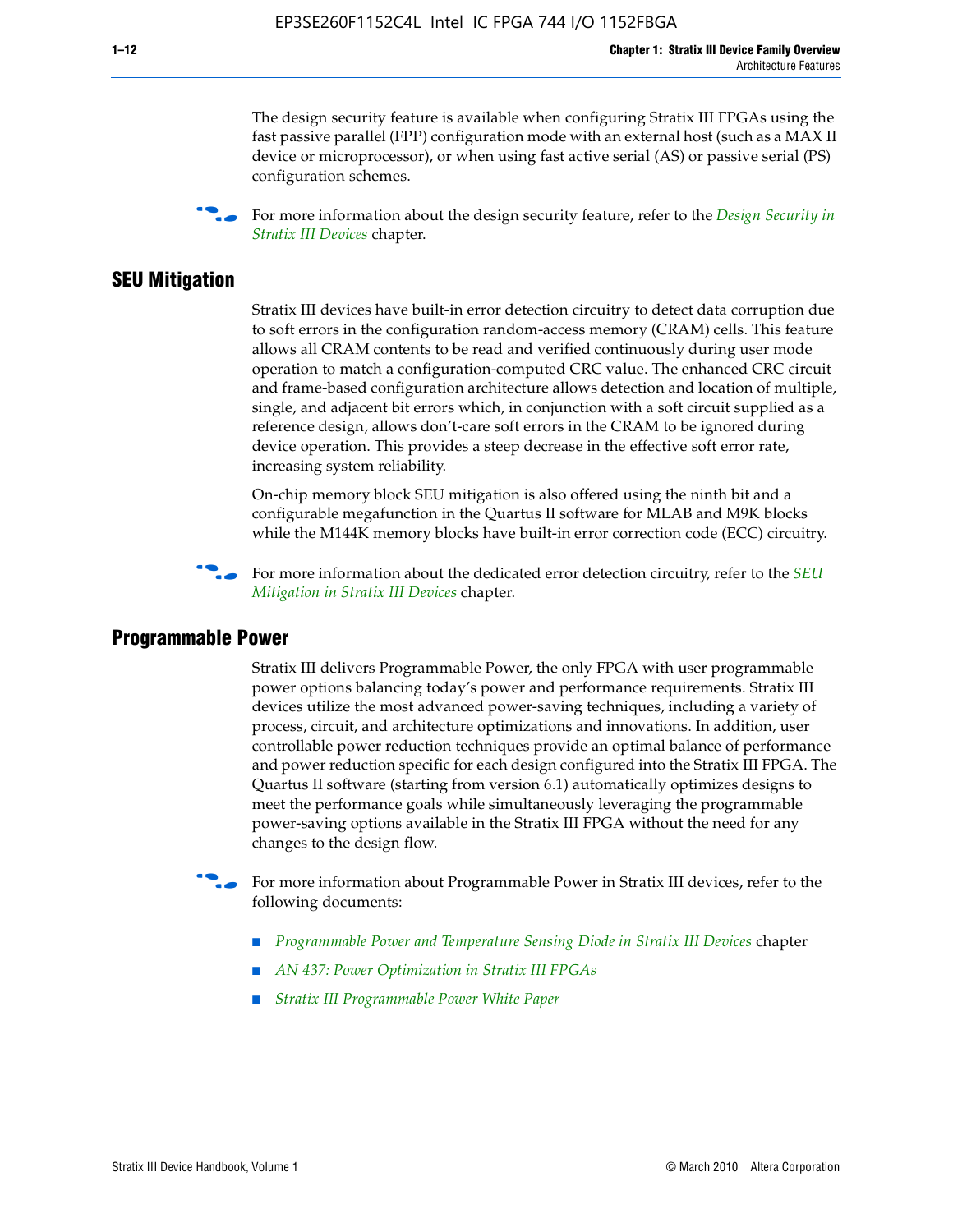# **Signal Integrity**

Stratix III devices simplify the challenge of signal integrity through a number of chip, package, and board level enhancements to enable efficient high-speed data transfer into and out of the device. These enhancements include:

- 8:1:1 user I/O/Gnd/V<sub>cc</sub> ratio to reduce the loop inductance in the package
- Dedicated power supply for each I/O bank, limit of I/Os is 24 to 48 I/Os per bank, to help limit simultaneous switching noise
- Programmable slew-rate support with up to four settings to match desired I/O standard, control noise, and overshoot
- Programmable output-current drive strength support with up to six settings to match desired I/O standard performance
- Programmable output-delay support to control rise/fall times and adjust duty cycle, compensate for skew, and reduce simultaneous switching outputs (SSO) noise
- Dynamic OCT with auto calibration support for series and parallel OCT and differential OCT support for LVDS I/O standard on the left/right banks
- For mor[e](http://www.altera.com/literature/hb/qts/quartusii_handbook.pdf) information about SI support in the Quartus II software, refer to the *[Quartus II Handbook](http://www.altera.com/literature/hb/qts/quartusii_handbook.pdf)*.

For more information about how to use the various configuration, PLL, external memory interfaces, I/O, high-speed differential I/O, power, and JTAG pins, refer to the *[Stratix III Device Family Pin Connection Guidelines](http://www.altera.com/literature/dp/stx3/PCG-01004.pdf)*.

# **Reference and Ordering Information**

The following section describes Stratix III device software support and ordering information.

## **Software Support**

Stratix III devices are supported by the Altera Quartus II design software, version 6.1 and later, which provides a comprehensive environment for system-on-a-programmable-chip (SOPC) design. The Quartus II software includes HDL and schematic design entry, compilation and logic synthesis, full simulation and advanced timing analysis, SignalTap® II logic analyzer, and device configuration.

**For more information about the [Quartus II](http://www.altera.com/literature/hb/qts/quartusii_handbook.pdf) software features, refer to the** *Quartus II* **<b>Fig. 7** *[Handbook](http://www.altera.com/literature/hb/qts/quartusii_handbook.pdf)*.

The Quartus II software supports a variety of operating systems. The specific operating system for the Quartus II software can be obtained from the Quartus II **Readme.txt** file or the *[Operating System Support](http://www.altera.com/support/software/os_support/oss-index.html)* section of the Altera website. It also supports seamless integration with industry-leading EDA tools through the NativeLink® interface.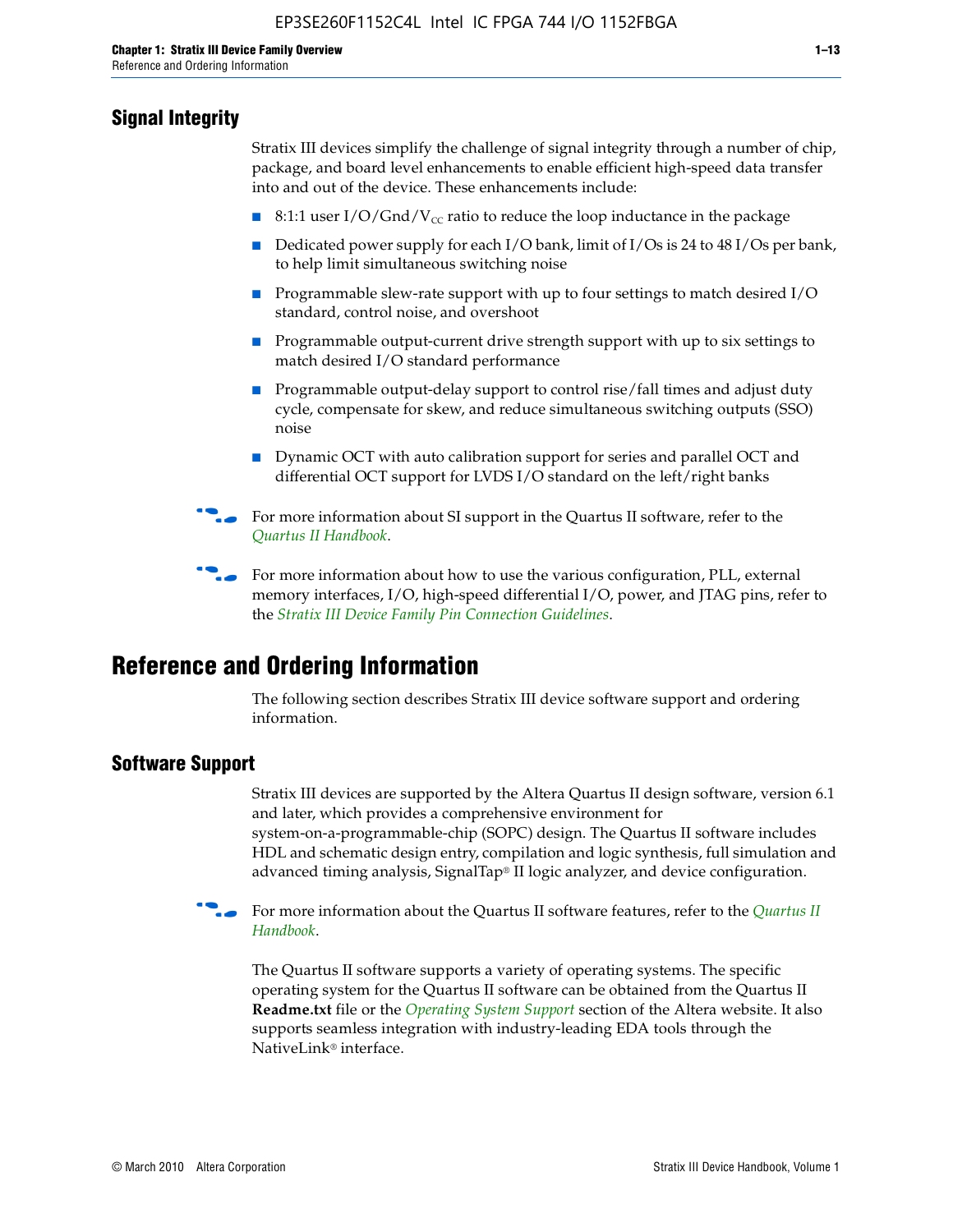# **Ordering Information**

Figure 1–1 shows the ordering codes for Stratix III devices.

For more information about a specific package, refer to the *Stratix III Device Package [Information](http://www.altera.com/literature/hb/stx3/stx3_siii51017.pdf)* chapter.





# **[C](http://www.altera.com/literature/hb/stx3/stx3_siii51012.pdf)hapter Revision History**

Table 1–6 lists the revision history for this chapter.

| <b>Table 1–6.</b> Chapter Revision History (Part 1 of 2) |  |  |  |  |  |
|----------------------------------------------------------|--|--|--|--|--|
|----------------------------------------------------------|--|--|--|--|--|

| <b>Date</b>       | <b>Version</b> | <b>Changes Made</b>                                          |
|-------------------|----------------|--------------------------------------------------------------|
|                   |                | Updated for the Quartus II software version 9.1 SP2 release: |
| <b>March 2010</b> | 1.8            | <b>u</b> Updated Table $1-2$ .                               |
|                   |                | ■ Updated "I/O Banks and I/O Structure" section.             |
| May 2009          | 1.7            | Updated "Software" and "Signal Integrity" sections.          |
|                   |                | Updated "Features" section.                                  |
| February 2009     | 1.6            | <b>u</b> Updated Table $1-1$ .                               |
|                   |                | Removed "Referenced Documents" section.                      |
|                   |                | ■ Updated "Features" section.                                |
| October 2008      | 1.5            | ■ Updated Table 1–1 and Table 1–5.                           |
|                   |                | <b>Updated New Document Format.</b>                          |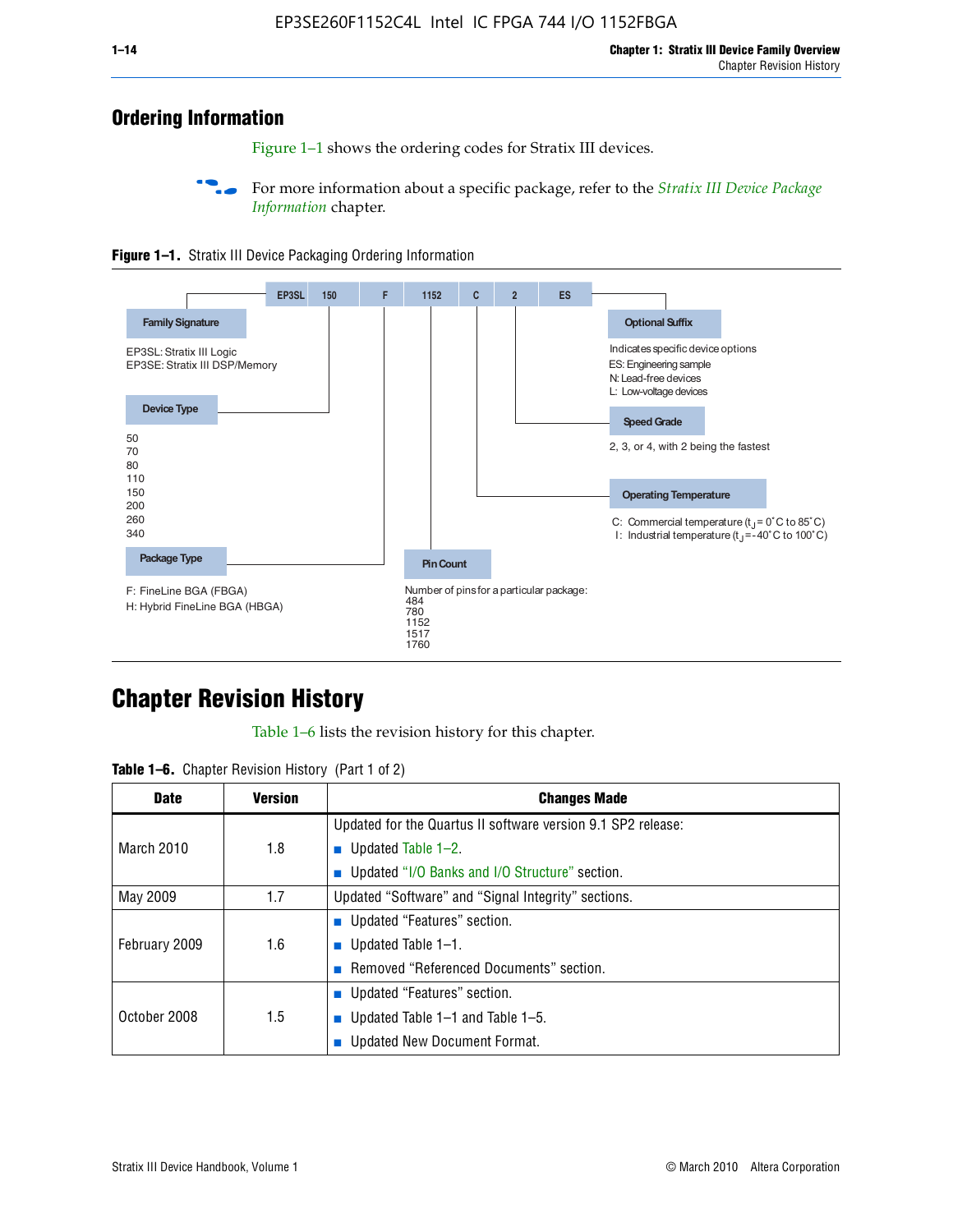| <b>Table 1–6.</b> Chapter Revision History (Part 2 of 2) |                |                                                                                                 |
|----------------------------------------------------------|----------------|-------------------------------------------------------------------------------------------------|
| <b>Date</b>                                              | <b>Version</b> | <b>Changes Made</b>                                                                             |
|                                                          |                | <b>Updated "Introduction".</b>                                                                  |
|                                                          |                | ■ Updated Table $1-1$ .                                                                         |
|                                                          |                | ■ Updated Table $1-2$ .                                                                         |
| May 2008                                                 | 1.4            | Added Table 1–5.<br>m.                                                                          |
|                                                          |                | ■ Updated "Reference and Ordering Information".                                                 |
|                                                          |                | ■ Updated package type information in Figure $1-1$ .                                            |
| November 2007                                            |                | ■ Updated Table $1-1$ .                                                                         |
|                                                          | 1.3            | ■ Updated Table $1-2$ .                                                                         |
|                                                          |                | $\blacksquare$ Minor typo fixes.                                                                |
| October 2007                                             |                | $\blacksquare$ Added Table 1-4.                                                                 |
|                                                          | 1.2            | Added section "Referenced Documents".                                                           |
|                                                          |                | Added live links for references.                                                                |
| May 2007                                                 | 1.1            | Minor formatting changes, fixed PLL numbers and ALM, LE and MLAB bit counts in<br>Table $1-1$ . |
| November 2006                                            | 1.0            | Initial Release.                                                                                |